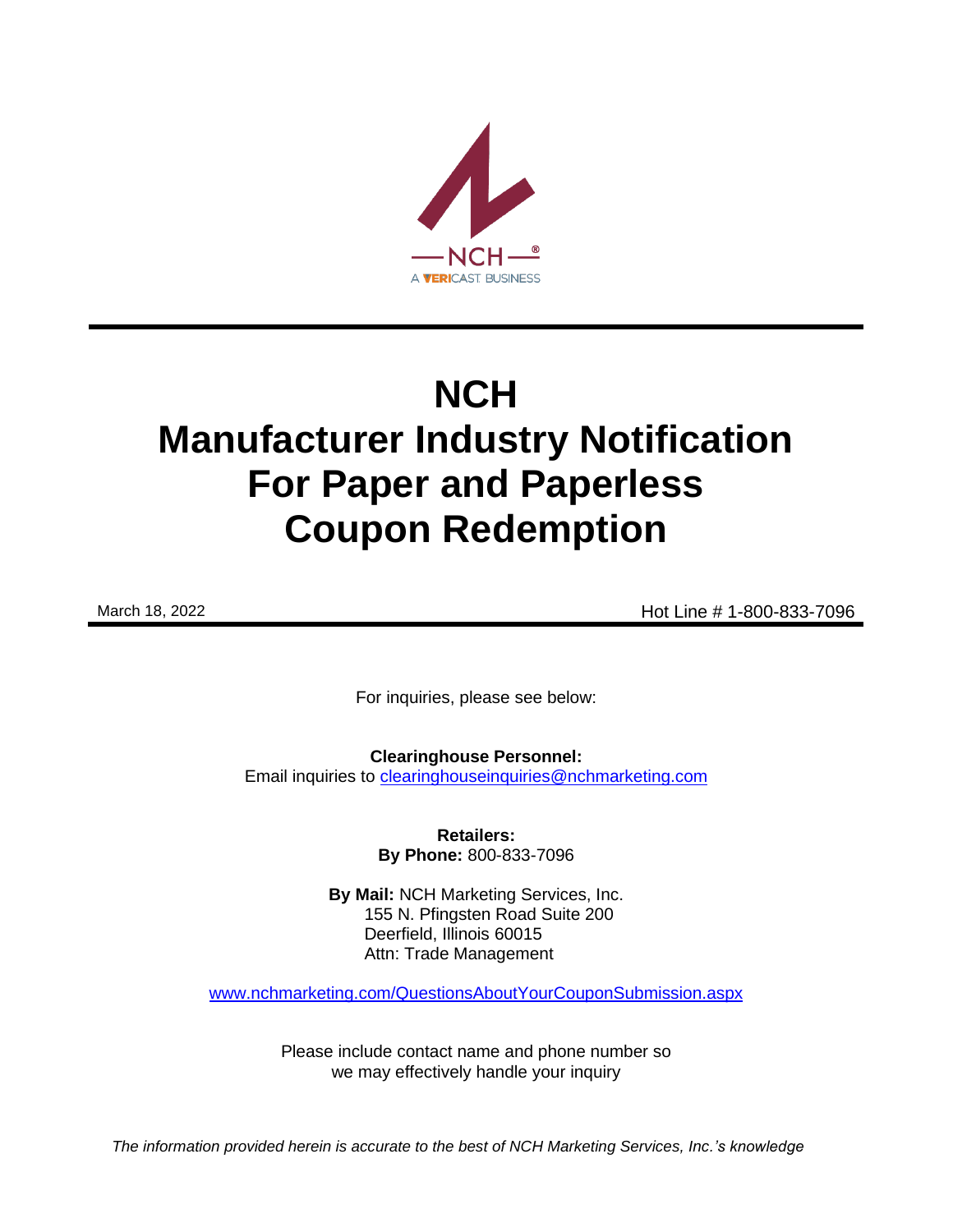# **Glossary**

## **Brands / Products**

Brands / products which the manufacturer has previously couponed on and advised NCH of; may not be all inclusive

## **Family Codes**

Family codes as provided by the manufacturer; may not be all inclusive of the manufacturer's complete family code structure

## **Manufacturer Merger**

A manufacturer merging into an existing NCH client

## **Manufacturer Name Change**

An NCH client changing their corporate name

## **Manufacturer Published Coupon Redemption Policy Updates**

Newly published or updated NCH client Manufacturer Redemption Policies which may be found online at the NCH Retailer Support Center, [www.nchmarketing.com/QuestionsAboutYourCouponSubmission.aspx](http://www.nchmarketing.com/QuestionsAboutYourCouponSubmission.aspx)

## **Manufacturer Redemption Address Change**

An NCH client moving to another agent or beginning to process in-house

## **Manufacturer Redemption Clarification**

Further details pertaining to NCH client company prefixes, brands, family codes, etc.

## **Manufacturer Split**

An NCH client who has sold products to another manufacturer

## **New NCH Manufacturer**

A manufacturer new to NCH who may or may not have coupons in the marketplace

1

*Invoice and store tags need to reflect full NCH Manufacturer name and number as shown in example below.*

## *Example: ABC Company #9999*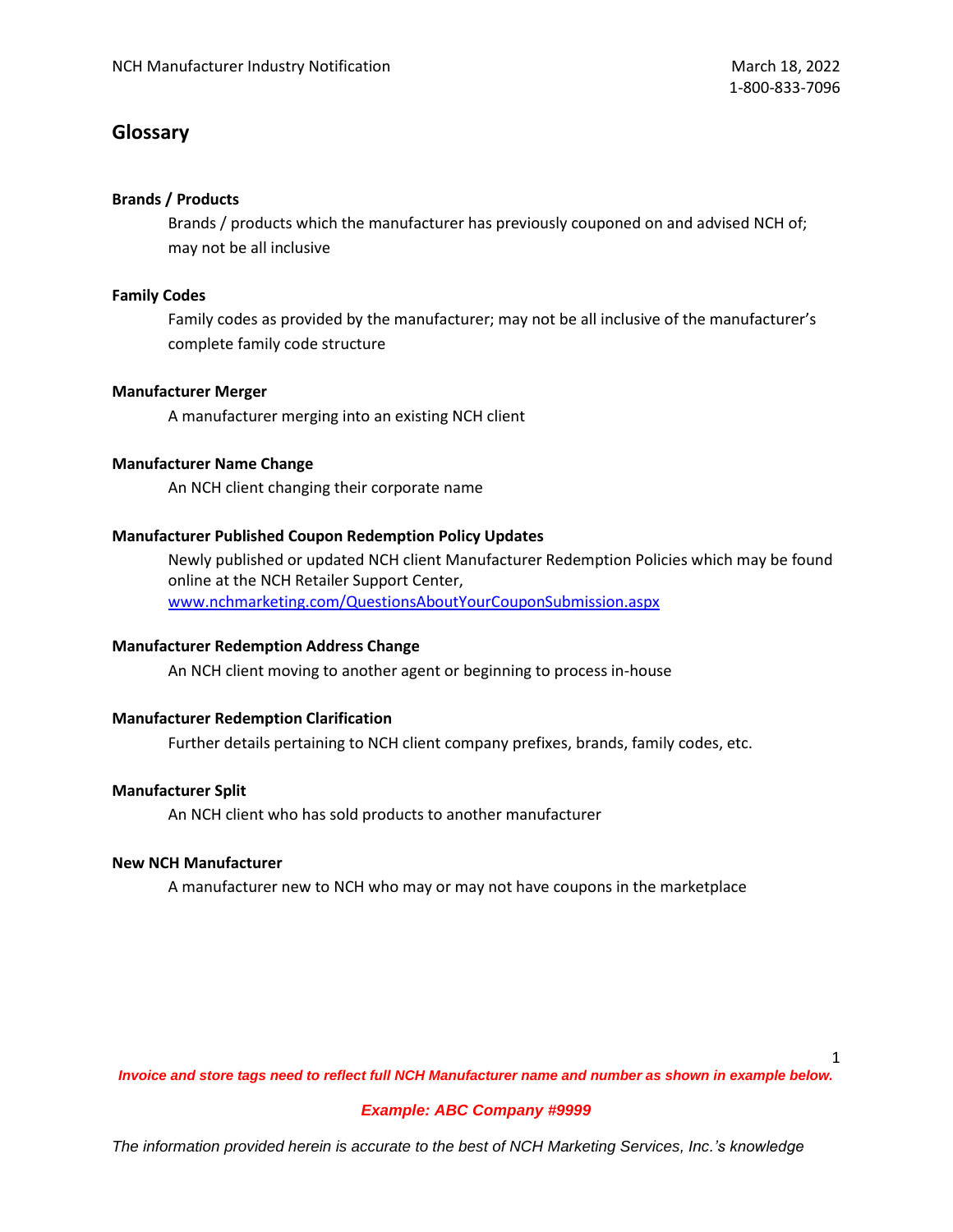## **New NCH Manufacturer**

## *The information below pertains to both paper and paperless submissions*

| Effective Date: 2/21/2022           |                      |                                 |  |
|-------------------------------------|----------------------|---------------------------------|--|
| <b>Manufacturer Name</b>            | <b>Client Number</b> | <b>Prior Redemption Address</b> |  |
| Garza Food Ventures dba Siete Foods |                      | Siete Family Foods              |  |
| PO Box 880001                       | 1787                 | S.E.A. Enterprises, Inc         |  |
| El Paso, TX 88588-0001              |                      | PO Box 1715, Dept. 151          |  |
|                                     |                      | Tecate, CA 91980                |  |
| <b>GS1 Company Prefix</b>           | <b>Family Codes</b>  | <b>Brands / Products</b>        |  |
| 08690660003                         | All Family Codes     | All Brands                      |  |
| 08653360000                         | All Family Codes     | All Brands                      |  |
| 0853986008                          | All Family Codes     | All Brands                      |  |
| 0851769007                          | All Family Codes     | All Brands                      |  |
| 081009178                           | All Family Codes     | All Brands                      |  |

## **Manufacturer Merger**

*The information below pertains to both paper and paperless submissions. Paperless offers must be reregistered for all agents by Effective Date below. Please email [NRSpaperless@nchmarketing.com](mailto:NRSpaperless@nchmarketing.com) to obtain correct NCH Retailer Services billing ID for Paperless Offer Registration Files.*

| <b>Effective Date:</b>    |                                |                                              |                          |                                |
|---------------------------|--------------------------------|----------------------------------------------|--------------------------|--------------------------------|
| <b>Manufacturer Name</b>  | <b>Client</b><br><b>Number</b> | <b>Previous Redemption</b><br><b>Address</b> | <b>Merging Into</b>      | <b>Client</b><br><b>Number</b> |
|                           |                                |                                              |                          |                                |
|                           |                                |                                              |                          |                                |
|                           |                                |                                              |                          |                                |
| <b>GS1 Company Prefix</b> | <b>Family Codes</b>            |                                              | <b>Brands / Products</b> |                                |
|                           |                                |                                              |                          |                                |

2

*Invoice and store tags need to reflect full NCH Manufacturer name and number as shown in example below.*

## *Example: ABC Company #9999*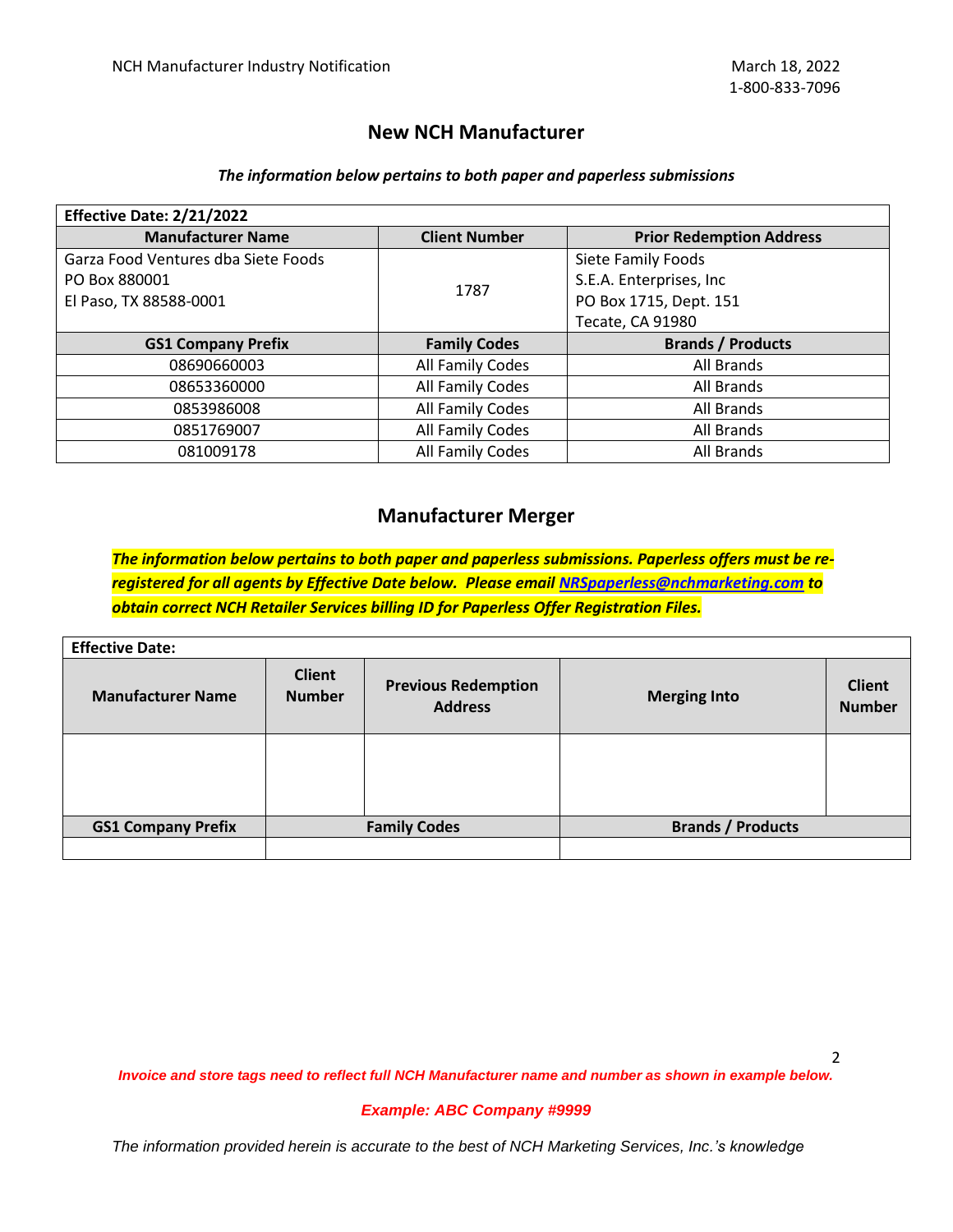# **Manufacturer Split**

*The information below pertains to both paper and paperless submissions. Paperless offers must be reregistered for all agents by Effective Date below. Please email [NRSpaperless@nchmarketing.com](mailto:NRSpaperless@nchmarketing.com) to obtain correct NCH Retailer Services billing ID for Paperless Offer Registration Files.*

| Effective Date: 4/04/2022                                           |                                |                                                                           |  |                                |
|---------------------------------------------------------------------|--------------------------------|---------------------------------------------------------------------------|--|--------------------------------|
| <b>Previous Manufacturer Name &amp;</b><br><b>Address</b>           | <b>Client</b><br><b>Number</b> | <b>New Manufacturer Name &amp; Address</b>                                |  | <b>Client Number</b>           |
| Tyson Pet Products #1005<br>PO Box 880001<br>El Paso, TX 88588-0001 | 1005                           | The Blue Buffalo Company #1357<br>PO Box 880001<br>El Paso, TX 88588-0001 |  | 1357                           |
| <b>GS1 Company Prefix</b>                                           |                                | <b>Family Codes</b>                                                       |  | <b>Brands/Products</b>         |
| 0031400                                                             |                                | 100                                                                       |  | Any Nudges Product             |
| 0031400                                                             |                                | 111                                                                       |  | Any Nudges 3 oz                |
| 0031400                                                             |                                | 112                                                                       |  | Any Nudges 5 oz/6 oz           |
| 0031400                                                             | 113                            |                                                                           |  | Any Nudges 9 oz                |
| 0031400                                                             | 114                            |                                                                           |  | Any Nudges - Trial Pack 4.8 oz |
| 0031400                                                             | 120                            |                                                                           |  | Any Nudges 10 oz or Lgr        |
| 0031400                                                             | 121                            |                                                                           |  | Any Nudges 10 oz/12 oz         |
| 0031400                                                             | 122                            |                                                                           |  | Any Nudges 16 oz/25 oz         |
| 0031400                                                             | 123                            |                                                                           |  | Any Nudges 36 oz               |
| 0031400                                                             | 124                            |                                                                           |  | Any Nudges 40 oz               |
| 0031400                                                             | 200                            |                                                                           |  | Any True Chews Product         |
| 0031400                                                             | 211                            |                                                                           |  | Any True Chews 3-4 oz          |
| 0031400                                                             | 212                            |                                                                           |  | Any True Chews 10-14 oz        |
| 0031400                                                             | 213                            |                                                                           |  | Any True Chews 20-22 oz        |
| 0031400                                                             | 214                            |                                                                           |  | Any True Chews Grain Free 8 oz |
| 0031400                                                             | 300                            |                                                                           |  | Any True Chews Pork Product    |

| Effective Date: 4/04/2022                                                |                                |                                                                     |  |                        |
|--------------------------------------------------------------------------|--------------------------------|---------------------------------------------------------------------|--|------------------------|
| <b>Previous Manufacturer Name &amp;</b><br><b>Address</b>                | <b>Client</b><br><b>Number</b> | <b>New Manufacturer Name &amp; Address</b>                          |  | <b>Client Number</b>   |
| The Kraft Heinz Company #1539<br>PO Box 880001<br>El Paso, TX 88588-0001 | 1539                           | Emmi Roth USA, Inc #1542<br>PO Box 880001<br>El Paso, TX 88588-0001 |  | 1543                   |
| <b>GS1 Company Prefix</b>                                                | <b>Family Codes</b>            |                                                                     |  | <b>Brands/Products</b> |
| 0070277                                                                  | All Family Codes               |                                                                     |  | <b>Athenos Cheese</b>  |
| 0070277                                                                  | All Family Codes               |                                                                     |  | Athenos Pita Chips     |

3

*Invoice and store tags need to reflect full NCH Manufacturer name and number as shown in example below.*

## *Example: ABC Company #9999*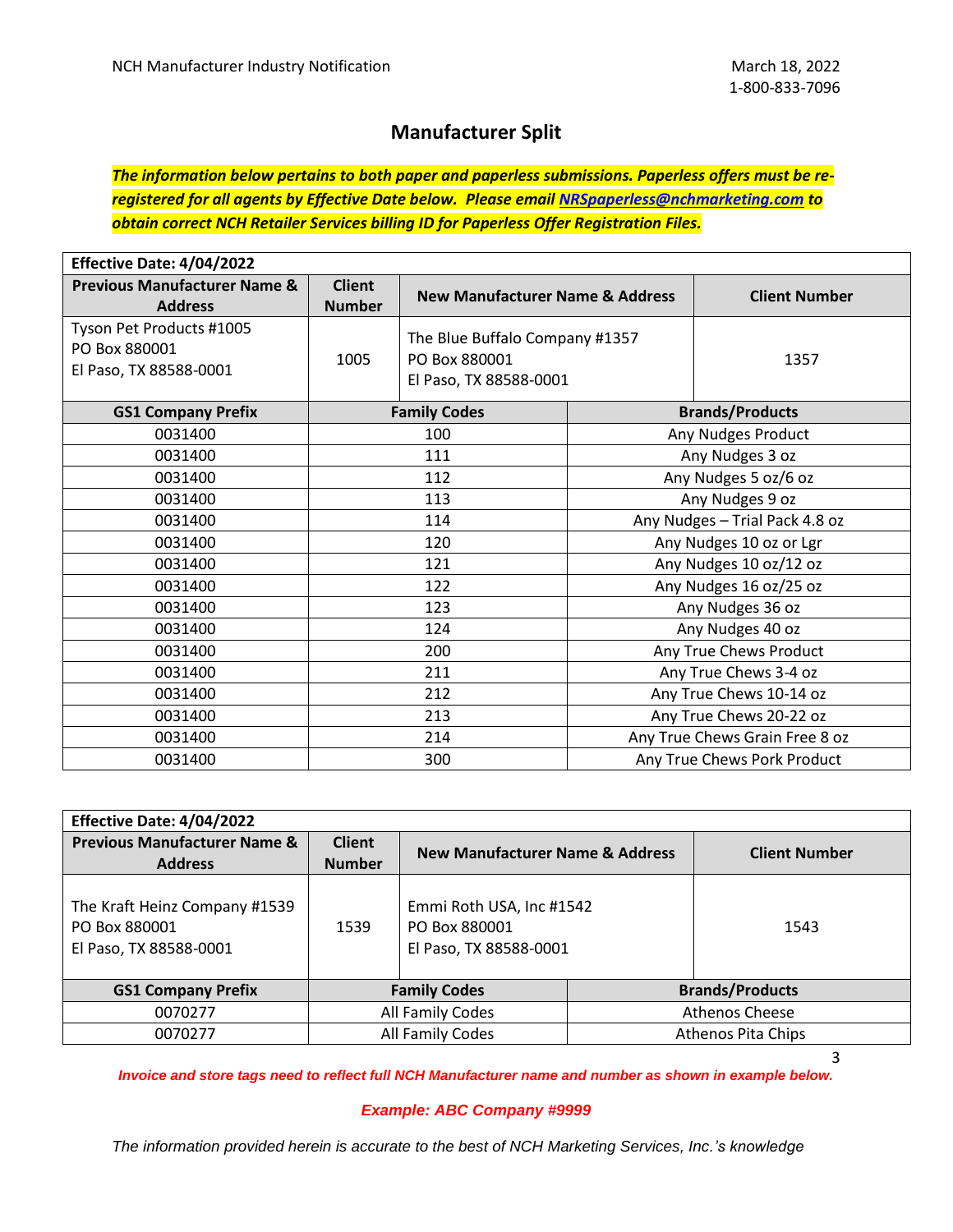# **Manufacturer Redemption Address Change**

*The information below pertains to both paper and paperless submissions. Paperless offers must be reregistered for all agents by Effective Date below. Please email [NRSpaperless@nchmarketing.com](mailto:NRSpaperless@nchmarketing.com) to obtain correct NCH Retailer Services billing ID for Paperless Offer Registration Files.*

| <b>Effective Date:</b>                 |                                |                               |                           |
|----------------------------------------|--------------------------------|-------------------------------|---------------------------|
| <b>Manufacturer Name &amp; Address</b> | <b>Client</b><br><b>Number</b> | <b>Forwarding Information</b> | <b>GS1 Company Prefix</b> |
|                                        |                                |                               |                           |

# **Manufacturer Name Change**

## *The information below pertains to both paper and paperless submissions*

| <b>Effective Date: 3/11/22</b>                            |                                |                                           |                      |
|-----------------------------------------------------------|--------------------------------|-------------------------------------------|----------------------|
| <b>Previous Manufacturer Name &amp;</b><br><b>Address</b> | <b>Client</b><br><b>Number</b> | <b>New Manufacturer Name</b><br>& Address | <b>Client Number</b> |
| Claire-Sprayway, Inc #1488                                |                                | PLZ Corp (Sprayway, Inc) #1488            |                      |
| PO Box 880001                                             | 1488                           | PO Box 880001                             | 1488                 |
| El Paso, TX 88588-0001                                    |                                | El Paso, TX 88588-0001                    |                      |

# **Manufacturer Redemption Clarification**

## *The information below pertains to both paper and paperless submissions*

| <b>Manufacturer Name &amp; Address</b> | <b>Client</b><br><b>Number</b> | <b>Comments</b> |
|----------------------------------------|--------------------------------|-----------------|
|                                        |                                |                 |

*Invoice and store tags need to reflect full NCH Manufacturer name and number as shown in example below.*

## *Example: ABC Company #9999*

*The information provided herein is accurate to the best of NCH Marketing Services, Inc.'s knowledge*

4